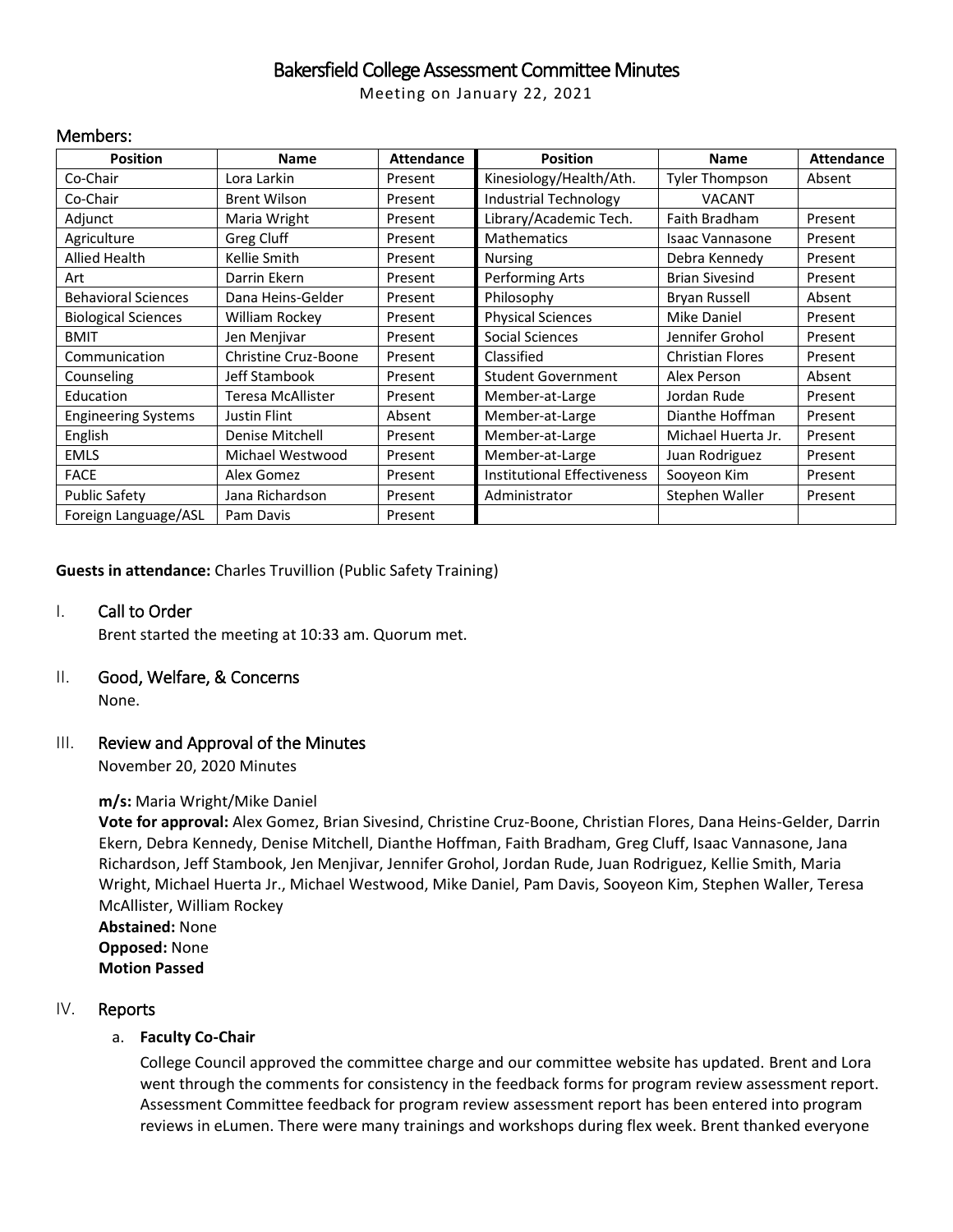who participated and helped. There is a free online SLO symposium next week from the 29th-30th and there is still time to register.

## b. **Administrative Co-Chair**

Welcome back everyone and thank you for all of the volunteering during flex week. Steve Waller and I were discussing AOUs and mapping to ILOs. This quantitative data is expected to be integrated with the SLO and ILO mappings. The combination of AUO and SLOs mapped to ILOs will provide more information in how the College performing. Please remember to watch your emails for updates to access to the campus.

## c. **SLO-PLO/SLO-ILO/SLO-GELO Mapping**

Not much to report. Brent is still working on a list of which course SLOs need to be mapped to ILOs. These mappings are important since the ILO survey will be distributed this semester and data will be more meaningful with the mappings complete. Brent will be asking everyone to reach out to their departments if there are mappings missing.

## d. **ILO Sub-Team**

Went over preliminary distribution of survey. It goes out to all students during weeks 6-8. Faith and Teresa came up with a great presentation explaining the survey. There were many questions regarding eLumen sent to Brent and he is working his way through them. Pam Rivers can also answer technical eLumen questions.

## V. Assessment Roundtable

Brent is asking if there is anyone wanting to share. Steve wanted to schedule a date in March to discuss AUOs within program review. Faith and Teresa are going to sign up.

## VI. Opportunity to Address the Committee (2 minutes per item)

Charles Truvillion thanked everyone for asking him to join the meeting. He wants to learn more about assessments. Brent is asking Pam Rivers about one person entering data in eLumen for another. Greg is asking if there will be a chance to address that issue about one person entering data. Brent mentioned it would be under unfinished business.

- VII. Additions to the Agenda (immediate action required, which did not come to the attention of the Co-Chairs until after the agenda was posted; requires 2/3 vote of members present) None.
- VIII. First Agenda (non-voting item) None.
- IX. Second Agenda (voting item) None.

## X. Unfinished Business

## a. **SLO Completion Tableau**

How are we doing about getting information into elumen? Last meeting there were concerns about what the data would look like. Jordan and Dana volunteered to get input from faculty in their area. We need to be clear about what the data is and is not. Dana's area thought the data was misleading. What is the purpose of collecting the data? Brent and Lora may draft a statement to help understand better. The intention is this statement would be displayed before data is viewed.

## b. **Adjunct SLO assessment process discussion**

We need a series of steps to address the process of who could/would enter the information into eLumen. Who gets the information, the department chair? A representative of the department? Still up for feedback. Charles mentioned Canvas shells, is there a way to set it up in Canvas? Brent mentioned there is, but in the past, it was awkward. Some faculty are using it. There are instructions on the Assessment Committee